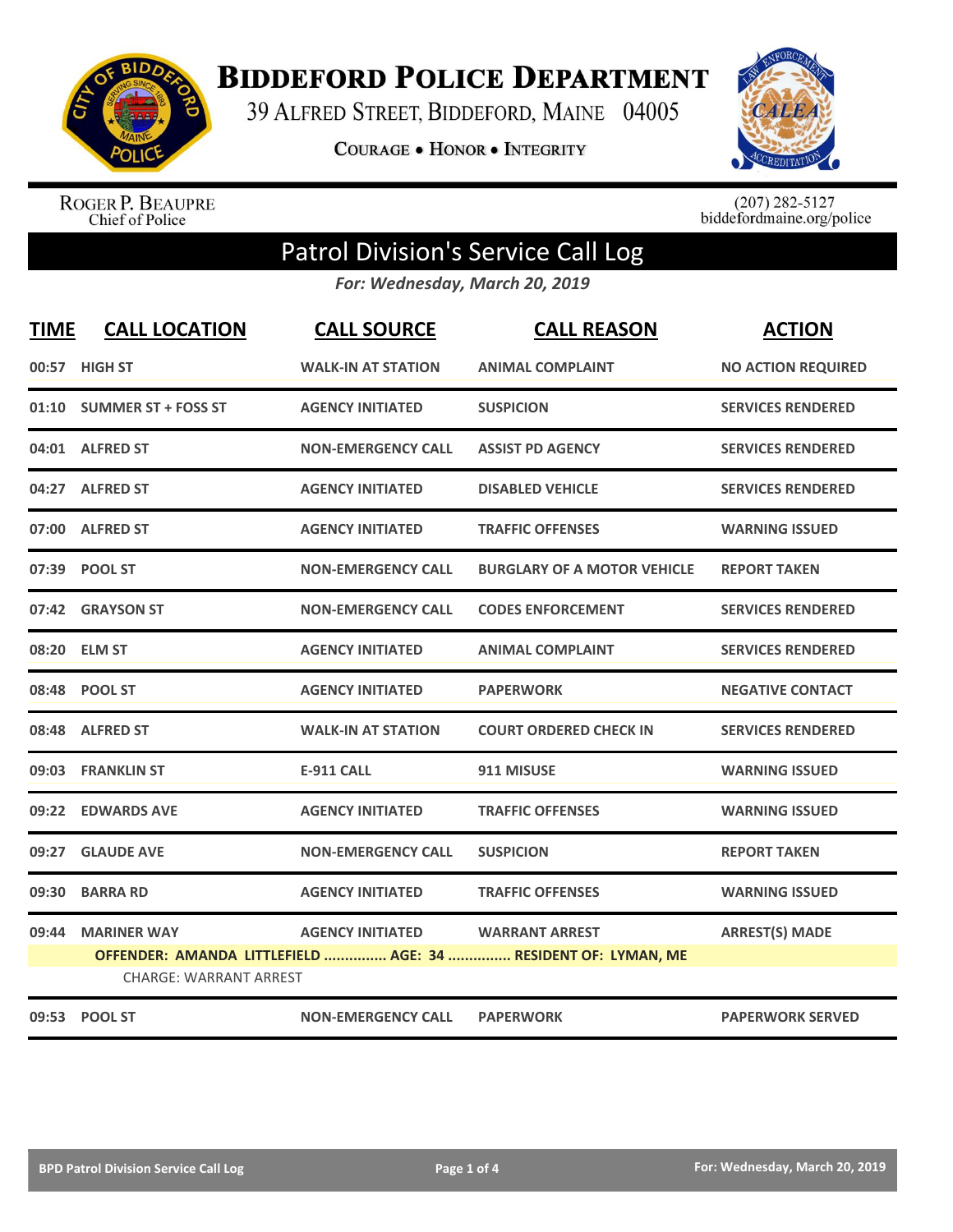| <u>TIME</u> | <b>CALL LOCATION</b>             | <b>CALL SOURCE</b>                                             | <b>CALL REASON</b>                                                     | <b>ACTION</b>                |
|-------------|----------------------------------|----------------------------------------------------------------|------------------------------------------------------------------------|------------------------------|
| 10:04       | <b>SOUTH ST</b>                  | <b>NON-EMERGENCY CALL</b>                                      | <b>TRESPASSING</b>                                                     | <b>ARREST(S) MADE</b>        |
|             | <b>CHARGE: CRIMINAL TRESPASS</b> |                                                                | OFFENDER: DAVID DARWIN RICHARDSON  AGE: 41  RESIDENT OF: BIDDEFORD, ME |                              |
|             |                                  |                                                                | OFFENDER: JENNIFER MARIE GREGOIRE  AGE: 42  RESIDENT OF: BIDDEFORD, ME |                              |
|             | <b>CHARGE: CRIMINAL TRESPASS</b> |                                                                |                                                                        |                              |
|             | 10:21 ALFRED ST                  | <b>NON-EMERGENCY CALL</b>                                      | <b>COURT ORDERED CHECK IN</b>                                          | <b>SERVICES RENDERED</b>     |
|             | 11:26 GRANITE ST                 | <b>AGENCY INITIATED</b>                                        | <b>ANIMAL COMPLAINT</b>                                                | <b>NEGATIVE CONTACT</b>      |
|             | 11:26 LINCOLN ST                 | <b>E-911 CALL</b>                                              | 911 MISUSE                                                             | <b>NO ACTION REQUIRED</b>    |
|             | 11:32 GRANITE ST                 | <b>AGENCY INITIATED</b>                                        | <b>ANIMAL COMPLAINT</b>                                                | <b>SERVICES RENDERED</b>     |
|             | 11:32 SEVIGNY AVE                | <b>NON-EMERGENCY CALL</b>                                      | <b>PARKING COMPLAINT</b>                                               | <b>SERVICES RENDERED</b>     |
|             | 11:35 ORCHARD ST                 | <b>WALK-IN AT STATION</b>                                      | <b>CODES ENFORCEMENT</b>                                               | <b>REFERRED OTHER AGENCY</b> |
|             | <b>11:56 MAIN ST</b>             | <b>NON-EMERGENCY CALL</b>                                      | <b>PARKING COMPLAINT</b>                                               | <b>CITATION ISSUED</b>       |
|             | 12:23 ALFRED ST                  | <b>NON-EMERGENCY CALL</b>                                      | <b>CLOSED CALL</b>                                                     | <b>NO ACTION REQUIRED</b>    |
|             |                                  | CHARGE: THEFT BY UNAUTHORIZED TAKING OR TRANSFER - SHOPLIFTING | OFFENDER: RYAN G MROWKA  AGE: 37  RESIDENT OF: BIDDEFORD, ME           |                              |
|             | 12:28 POOL ST                    | <b>WALK-IN AT STATION</b>                                      | <b>PAPERWORK</b>                                                       | <b>SERVICES RENDERED</b>     |
|             | 12:34 LINCOLN ST                 | <b>E-911 CALL</b>                                              | <b>SUSPICION</b>                                                       | <b>SERVICES RENDERED</b>     |
| 12:35       | <b>PINEWOOD CIR</b>              | <b>NON-EMERGENCY CALL</b>                                      | <b>ASSIST PD AGENCY</b>                                                | <b>NEGATIVE CONTACT</b>      |
|             | <b>12:38 MAIN ST</b>             | <b>NON-EMERGENCY CALL</b>                                      | <b>MENTAL ILLNESS CASES</b>                                            | <b>FIELD INTERVIEW</b>       |
|             | 13:01 JEFFERSON ST + ADAMS ST    | <b>NON-EMERGENCY CALL</b>                                      | <b>PASS STOPPED SCHOOL BUS</b>                                         | <b>SERVICES RENDERED</b>     |
| 13:16       |                                  | <b>E-911 CALL</b>                                              | <b>ANIMAL COMPLAINT</b>                                                | <b>CALL TRANSFERRED</b>      |
|             | 13:19 POOL ST                    | <b>E-911 CALL</b>                                              | 911 MISUSE                                                             | <b>SERVICES RENDERED</b>     |
|             | 13:29 SACO FALLS WAY             | <b>NON-EMERGENCY CALL</b>                                      | <b>DRUG</b>                                                            | <b>REPORT TAKEN</b>          |
|             | 13:36 ALFRED ST                  | <b>NON-EMERGENCY CALL</b>                                      | <b>ALL OTHER</b>                                                       | <b>SERVICES RENDERED</b>     |
|             | 13:52 ALFRED ST                  | <b>WALK-IN AT STATION</b>                                      | <b>COURT ORDERED CHECK IN</b>                                          | <b>SERVICES RENDERED</b>     |
|             | 14:18 ALFRED ST                  | <b>WALK-IN AT STATION</b>                                      | <b>COURT ORDERED CHECK IN</b>                                          | <b>SERVICES RENDERED</b>     |
|             | 14:44 BRADBURY ST                | <b>NON-EMERGENCY CALL</b>                                      | <b>MESSAGE DELIVERY</b>                                                | <b>NO ACTION REQUIRED</b>    |
|             | 14:48 HILL ST + POOL ST          | <b>NON-EMERGENCY CALL</b>                                      | <b>TRAFFIC OFFENSES</b>                                                | <b>SERVICES RENDERED</b>     |
|             | 14:52    FOSS ST                 | <b>AGENCY INITIATED</b>                                        | <b>SUSPICION</b>                                                       | <b>NEGATIVE CONTACT</b>      |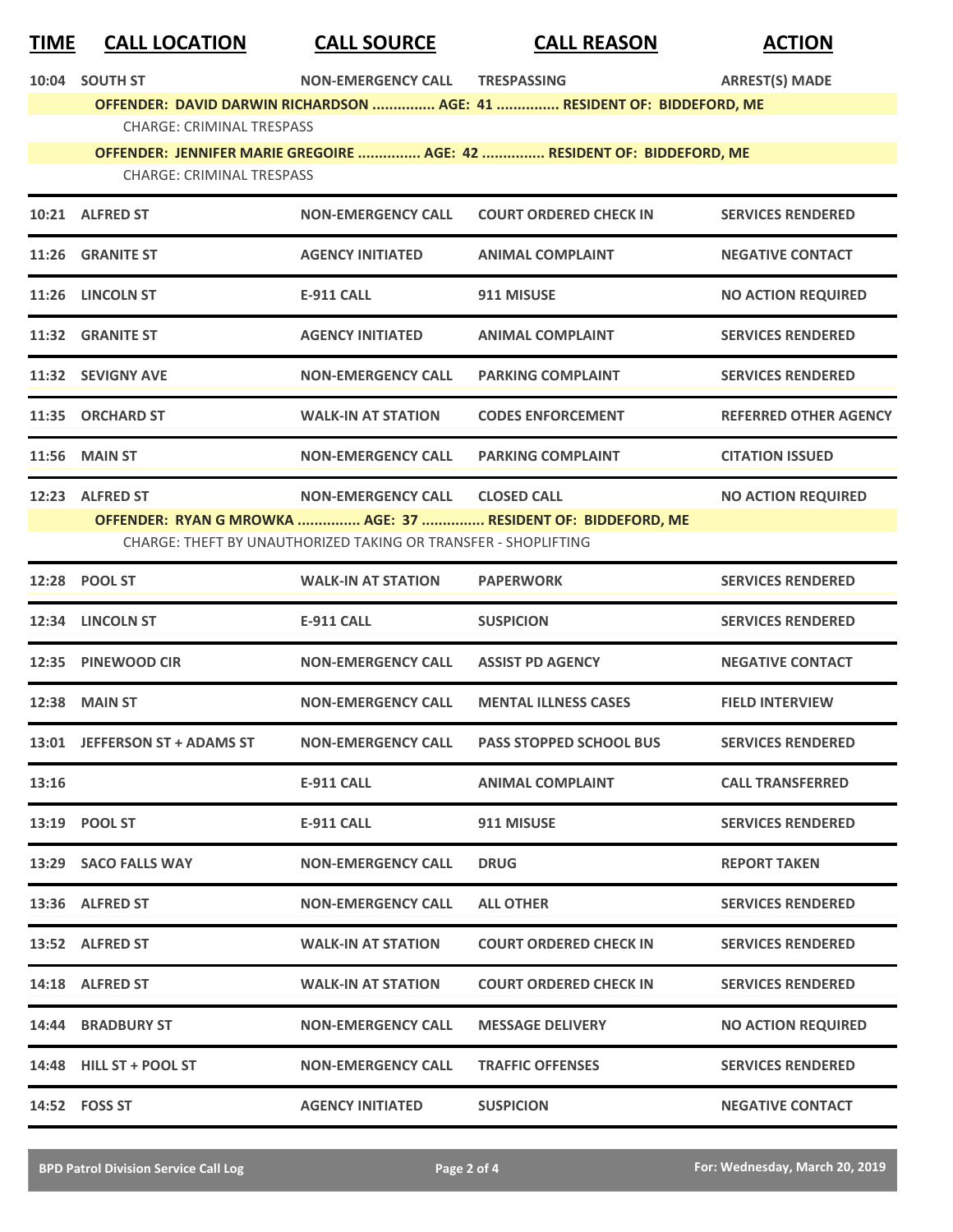| <b>TIME</b> | <b>CALL LOCATION</b>                                                                                                                          | <b>CALL SOURCE</b>        | <b>CALL REASON</b>                  | <b>ACTION</b>                |
|-------------|-----------------------------------------------------------------------------------------------------------------------------------------------|---------------------------|-------------------------------------|------------------------------|
|             | 15:42 HILL ST                                                                                                                                 | <b>NON-EMERGENCY CALL</b> | <b>JUVENILE OFFENSES</b>            | <b>SERVICES RENDERED</b>     |
| 15:47       | <b>BOULDER WAY</b>                                                                                                                            | <b>NON-EMERGENCY CALL</b> | <b>ASSIST PD AGENCY</b>             | <b>SERVICES RENDERED</b>     |
|             | 15:56 SOUTH ST + MAY ST                                                                                                                       | <b>RADIO</b>              | <b>ASSIST PD AGENCY</b>             | <b>SERVICES RENDERED</b>     |
|             | 15:57 SOUTH ST + MAY ST                                                                                                                       | <b>AGENCY INITIATED</b>   | <b>ASSIST PD AGENCY</b>             | <b>NO ACTION REQUIRED</b>    |
|             | 16:04 PIKE ST + CROSS ST                                                                                                                      | <b>RADIO</b>              | <b>CALL FOR DPW</b>                 | <b>REFERRED OTHER AGENCY</b> |
|             | 16:42 POOL ST                                                                                                                                 | <b>E-911 CALL</b>         | 911 MISUSE                          | <b>WARNING ISSUED</b>        |
|             | 16:44 SOUTH ST + GLENVIEW DR                                                                                                                  | <b>AGENCY INITIATED</b>   | <b>TRAFFIC OFFENSES</b>             | <b>WARNING ISSUED</b>        |
|             | 16:51 ALFRED ST<br>OFFENDER: JUVENILE - G  AGE: 15  RESIDENT OF: BIDDEFORD, ME<br><b>CHARGE: PROBATION HOLD</b><br><b>CHARGE: TERRORIZING</b> | <b>AGENCY INITIATED</b>   | <b>PROBATION HOLD</b>               | <b>ARREST(S) MADE</b>        |
|             | 16:55 POOL ST                                                                                                                                 | <b>AGENCY INITIATED</b>   | <b>PROTECTION FROM ABUSE SERVIC</b> | <b>PAPERWORK SERVED</b>      |
|             | 17:13 POOL ST                                                                                                                                 | <b>AGENCY INITIATED</b>   | <b>TRAFFIC OFFENSES</b>             | <b>WARNING ISSUED</b>        |
| 17:20       | <b>PRECOURT ST + ELM ST</b>                                                                                                                   | <b>NON-EMERGENCY CALL</b> | <b>DISABLED VEHICLE</b>             | <b>VEHICLE TOWED</b>         |
|             | 17:37 FREEMAN ST                                                                                                                              | <b>AGENCY INITIATED</b>   | <b>PAPERWORK</b>                    | <b>NEGATIVE CONTACT</b>      |
|             | 18:13 ELM ST                                                                                                                                  | <b>E-911 CALL</b>         | 911 MISUSE                          | <b>SERVICES RENDERED</b>     |
|             | 18:14 POOL ST                                                                                                                                 | <b>AGENCY INITIATED</b>   | <b>TRAFFIC OFFENSES</b>             | <b>VSAC ISSUED</b>           |
|             | 18:28 GRAHAM ST                                                                                                                               | <b>WALK-IN AT STATION</b> | <b>DOMESTIC COMPLAINTS</b>          | <b>REPORT TAKEN</b>          |
|             | 18:40 ELM ST + SOUTH ST                                                                                                                       | <b>AGENCY INITIATED</b>   | <b>ARTICLES LOST/FOUND</b>          | <b>SERVICES RENDERED</b>     |
|             | 18:52 CLIFFORD ST                                                                                                                             | E-911 CALL                | <b>DOMESTIC COMPLAINTS</b>          | <b>WARNING ISSUED</b>        |
|             | 18:53 WEST CUTTS ST                                                                                                                           | <b>NON-EMERGENCY CALL</b> | <b>PARKING COMPLAINT</b>            | <b>SERVICES RENDERED</b>     |
|             | 19:46 ALFRED ST                                                                                                                               | <b>NON-EMERGENCY CALL</b> | <b>COURT ORDERED CHECK IN</b>       | <b>SERVICES RENDERED</b>     |
|             | 19:51 SOUTH ST                                                                                                                                | <b>NON-EMERGENCY CALL</b> | <b>PARKING COMPLAINT</b>            | <b>VEHICLE TOWED</b>         |
|             | 21:13 HILLS BEACH RD                                                                                                                          | <b>AGENCY INITIATED</b>   | <b>SUSPICION</b>                    | <b>SERVICES RENDERED</b>     |
|             | 21:47 ALFRED ST                                                                                                                               | <b>AGENCY INITIATED</b>   | <b>TRAFFIC OFFENSES</b>             | <b>WARNING ISSUED</b>        |
|             | 22:04 ALFRED ST + BACON ST                                                                                                                    | <b>AGENCY INITIATED</b>   | <b>TRAFFIC OFFENSES</b>             | <b>WARNING ISSUED</b>        |
|             | 22:58 ALFRED ST + MAY ST                                                                                                                      | <b>AGENCY INITIATED</b>   | <b>TRAFFIC OFFENSES</b>             | <b>WARNING ISSUED</b>        |
|             | 23:02 ALFRED ST                                                                                                                               | <b>AGENCY INITIATED</b>   | <b>TRAFFIC OFFENSES</b>             | <b>WARNING ISSUED</b>        |